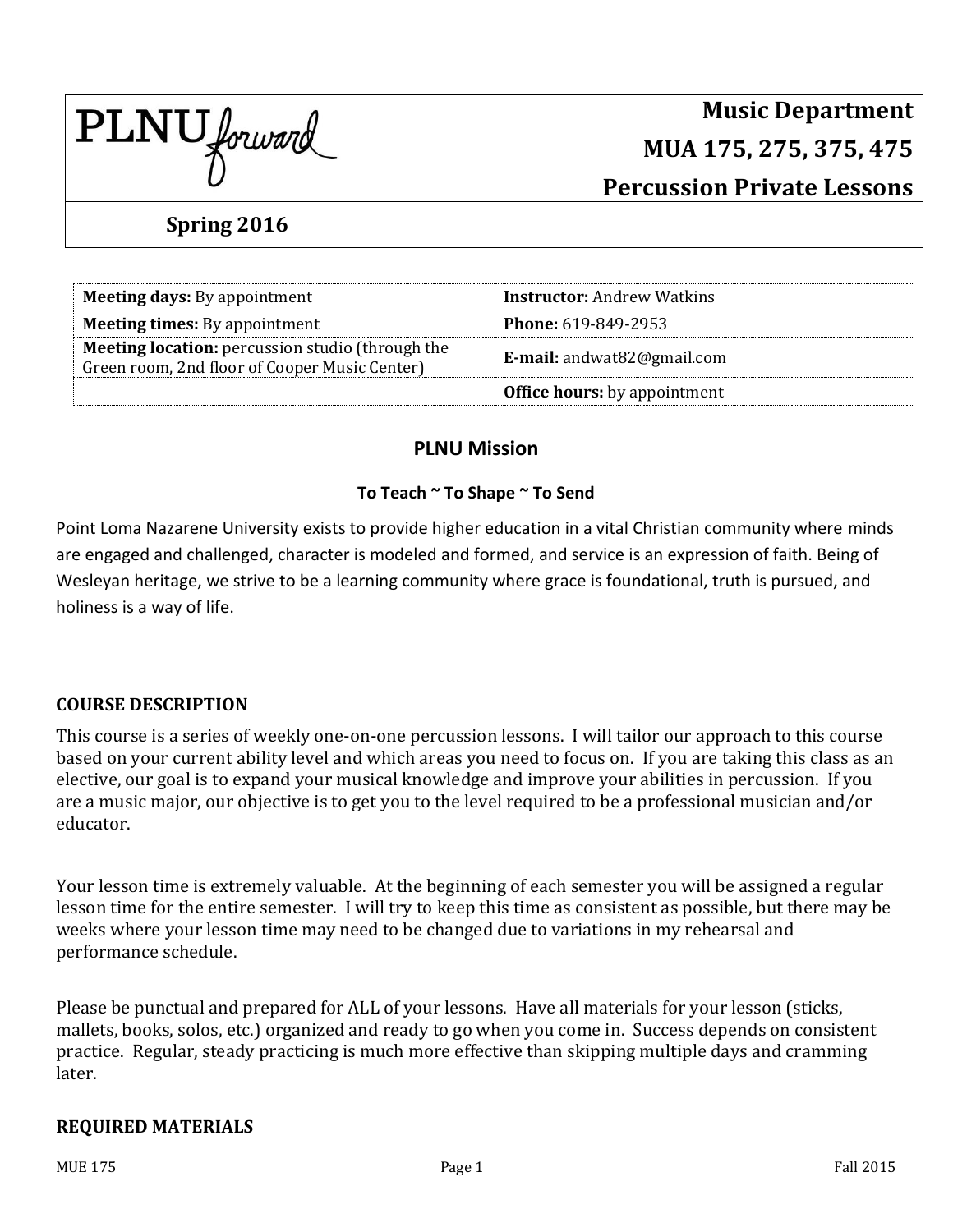I will make recommendations for books, mallets, and instruments to purchase based on what we are working on and what you have already. Musical materials can be expensive and percussionists require a lot of different items. I recommend setting aside \$300-500 per semester for this, but I will try to work within your budget.

#### **GRADING**

Your grade will be a combination of your performance in lessons, your jury/recital (if required), and attendance. I will grade your lessons and a panel of faculty will grade your jury/recital. At the end of each lesson you will be given an assignment to prepare for the next week. For each lesson, you will receive a letter grade based on your level of preparation. Missing lessons without an adequate excuse will adversely affect your grade.

#### **PRACTICING**

Consistent, daily practice is the key to improving your skills and achieving the goals we set forth in our lessons. Much like physical training, learning a new language, or any other complicated skill, cramming will not work. Those who want to perform professionally should be practicing AT LEAST 3-4 hours a day. Those who wish to be educators should be practicing AT LEAST 2 hours a day.

#### **JURIES**

At the end of each semester, music majors will be required to play a jury. Non music majors who are in one of the large ensembles may also be required to play a jury. A jury is similar to a final exam. You will do a short performance in front of PLNU faculty consisting of material you have worked on in lessons over the semester.

#### **ATTENDANCE AND MAKE-UP POLICY**

If you need to miss a lesson, you must contact me at least 24 hours in advance and you must have an adequate reason. If there is an emergency and it is less than 24 hours in advance, please try to call me. If you have an adequate excuse, I will do my best to offer a make-up. Unexcused absences will be reflected in your grade.

If the student is absent from more than 10 percent of class meetings, the faculty member has the option of filing a written report which may result in de-enrollment. If the absences exceed 20 percent, the student may be de-enrolled without notice. If the date of de-enrollment is past the last date to withdraw from a class, the student will be assigned a grade of W or WF consistent with university policy in the grading section of the catalog. See [Academic Policies](http://www.pointloma.edu/experience/academics/catalogs/undergraduate-catalog/point-loma-education/academic-policies) in the undergraduate student catalog.

#### **PRACTICE ROOMS AND EQUIPMENT**

Rooms with percussion equipment: Practice Room E and the Band Room (CM118).

Process for getting in: Check at front desk with Emily, Betsy, or Office Monitor

Rules: No more than 2 people in a practice room at a time.

No food or drink allowed, except water.

If you leave the building, return the key for other students.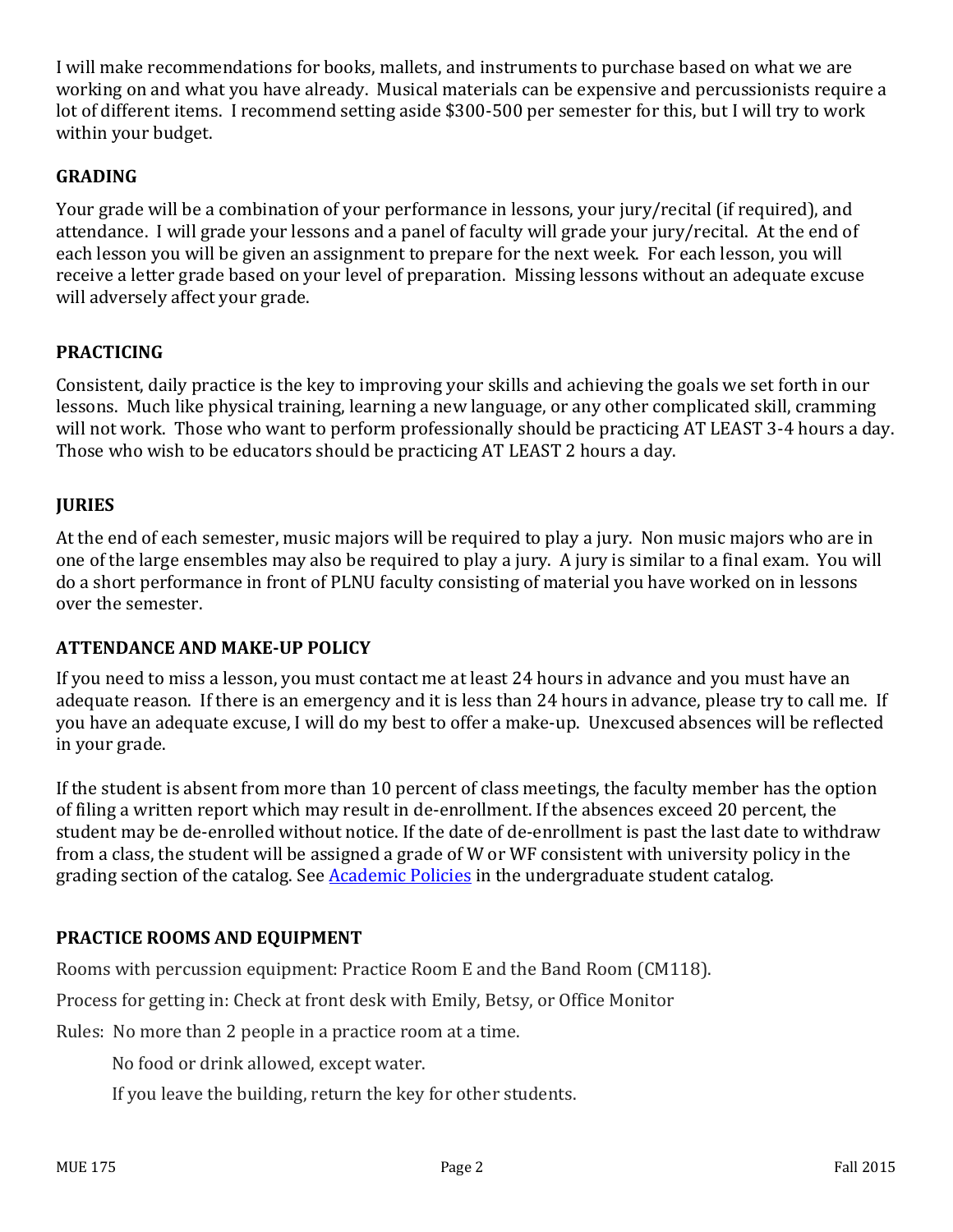Depending on availability, percussion students may be able to reserve a consistent, weekly block of time to use the percussion instruments. Talk to Emily or Betsy at the front desk to inquire about doing this. If you reserve time, make sure and use it! If you miss your reserved times, your privilege to reserve time may be revoked. If you have a legitimate excuse to be absent from your reserved time, you must give at least 24 hours notice to the front desk that you will not be using it.

#### **FERPA POLICY**

In compliance with federal law, neither PLNU student ID nor social security number should be used in publically posted grades or returned sets of assignments without student written permission. This class will meet the federal requirements by (each faculty member choose one strategy to use: distributing all grades and papers individually; requesting and filing written student permission; or assigning each student a unique class ID number not identifiable on the alphabetic roster.). Also in compliance with FERPA, you will be the only person given information about your progress in this class unless you have designated others to receive it in the "Information Release" section of the student portal. See Policy [Statements](http://www.pointloma.edu/experience/academics/catalogs/undergraduate-catalog/policy-statements) in the undergrad student catalog.

#### **USE OF TECHNOLOGY**

Point Loma Nazarene University encourages the use of technology for learning, communication, and collaboration. It is each student's responsibility to check his or her PLNU email on a daily basis. Since eclass will be used in this course, it is each student's responsibility to be able to access eclass and complete required tasks on time. (For help contact the Helpdesk x2222).

You are welcome to bring your laptop, iPad, and/or cell phone to class—but please make sure you use them appropriately and responsibly. If a tech tool becomes a distraction or disruption while class is in session, I will ask you to put it away or invite you to no longer bring it to class.

| <b>PERCENTAGE</b> | <b>GRADE</b> | <b>PERCENTAGE</b> | <b>GRADE</b> |
|-------------------|--------------|-------------------|--------------|
| 100-94            | n            | 76.9-74           |              |
| 93.9-90           | А-           | 73.9-70           |              |
| 89.9-87           | B+           | 69.9-67           | I)+          |
| 86.9-84           | ĸ            | 66.9-64           |              |
| 83.9-80           | B-           | 63.9-60           | l ) –        |
| 79.9-77           | $+$          | Below 60          |              |

Grading for this course is on a fixed scale:

### **PLNU COPYRIGHT POLICY ⍟**